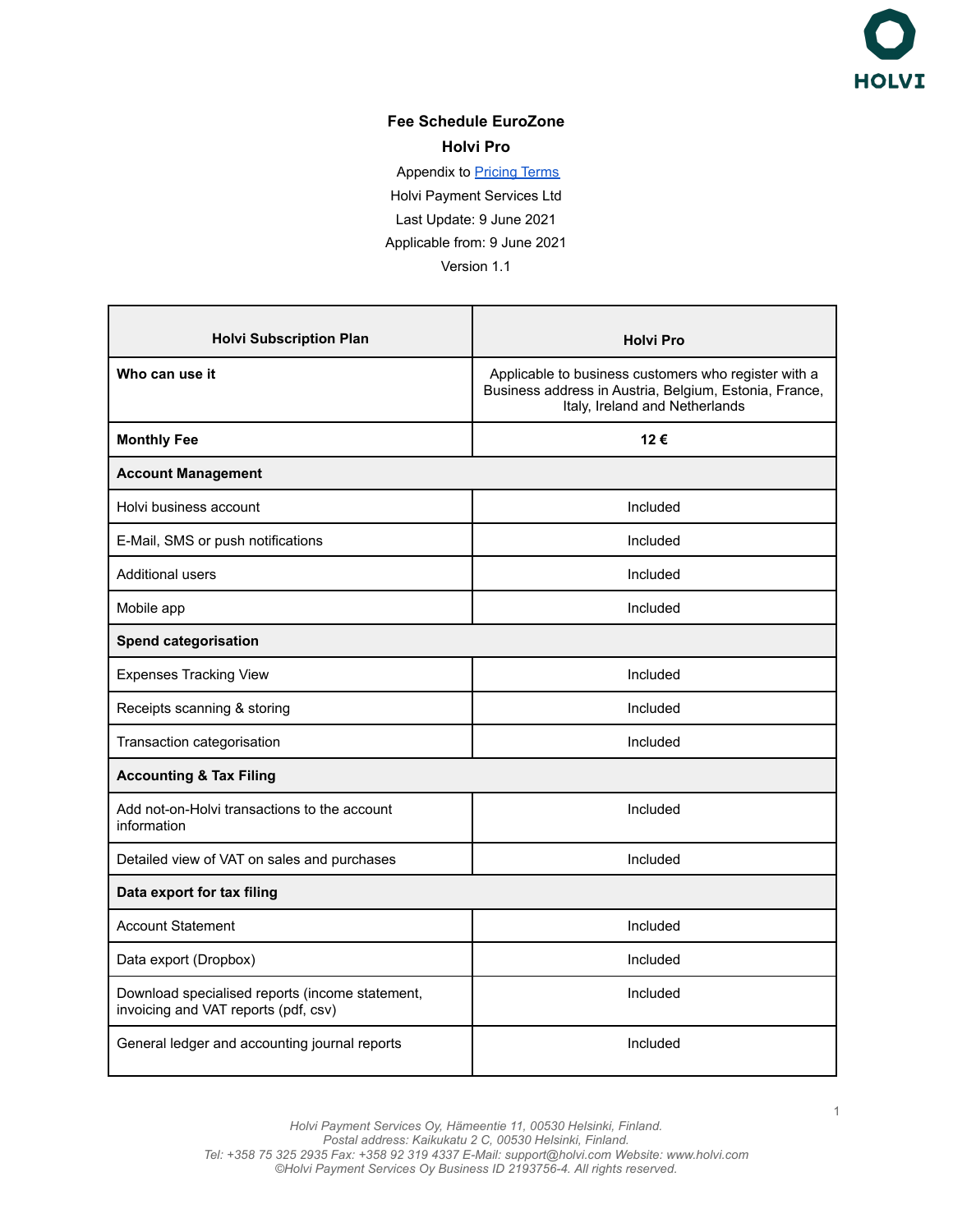

| Invoicing                                                                            |                                                                           |  |
|--------------------------------------------------------------------------------------|---------------------------------------------------------------------------|--|
| Create and send invoices                                                             | Included                                                                  |  |
| Customer list for managing customers' invoicing details                              | Included                                                                  |  |
| Payment reconciliation (automatically match incoming<br>payments with your invoices) | Included                                                                  |  |
| E-invoice sending                                                                    | 500 transactions per month included (0.50€ per<br>additional E-invoice    |  |
| <b>Business Insights</b>                                                             |                                                                           |  |
| Profit & Loss / VAT Balance view                                                     | Included                                                                  |  |
| <b>Financial forecast</b>                                                            | Included                                                                  |  |
| Income / Expenses / Profit / VAT summary                                             | Included                                                                  |  |
| <b>Transfers &amp; Debits</b>                                                        |                                                                           |  |
| SEPA Credit Transfer (SCT)                                                           | 500 transactions per month included (0.25€ per<br>additional transaction) |  |
| SEPA Direct Debit (SDD)                                                              | 500 transactions per month included (0.25€ per<br>additional transaction) |  |
| Holvi Business Debit Mastercard® <sup>1</sup>                                        |                                                                           |  |
| <b>Holvi Business Debit Mastercard</b>                                               | 3 Included                                                                |  |
| Monthly fee for additional card                                                      | 3.00 € per month per card <sup>2</sup>                                    |  |
| Replacement card                                                                     | 5.00 € per card<br>(one time fee)                                         |  |
| Card payments (in European currencies)                                               | Included                                                                  |  |
| Card ATM <sup>3</sup> usage (Cash withdrawals)                                       | 2.00% of the withdrawal amount                                            |  |
| Card Foreign usage <sup>4</sup>                                                      | Exchange fee 2.00% of the transaction amount                              |  |
| Chargeback fee (only where chargeback is declined by<br>Mastercard®) <sup>5</sup>    | 10.00 € per chargeback                                                    |  |
| Blocking or unblocking card                                                          | Included                                                                  |  |
| <b>Administrative fees</b>                                                           |                                                                           |  |
| Payment reminder (first payment reminder will not incur<br>any cost)                 | €5.00 per reminder                                                        |  |
| Holvi Business Mastercard® express delivery: approx.<br>1-3 business days            | Not available yet                                                         |  |
| Recall - wrong payment instruction                                                   | €15.00 per recall                                                         |  |